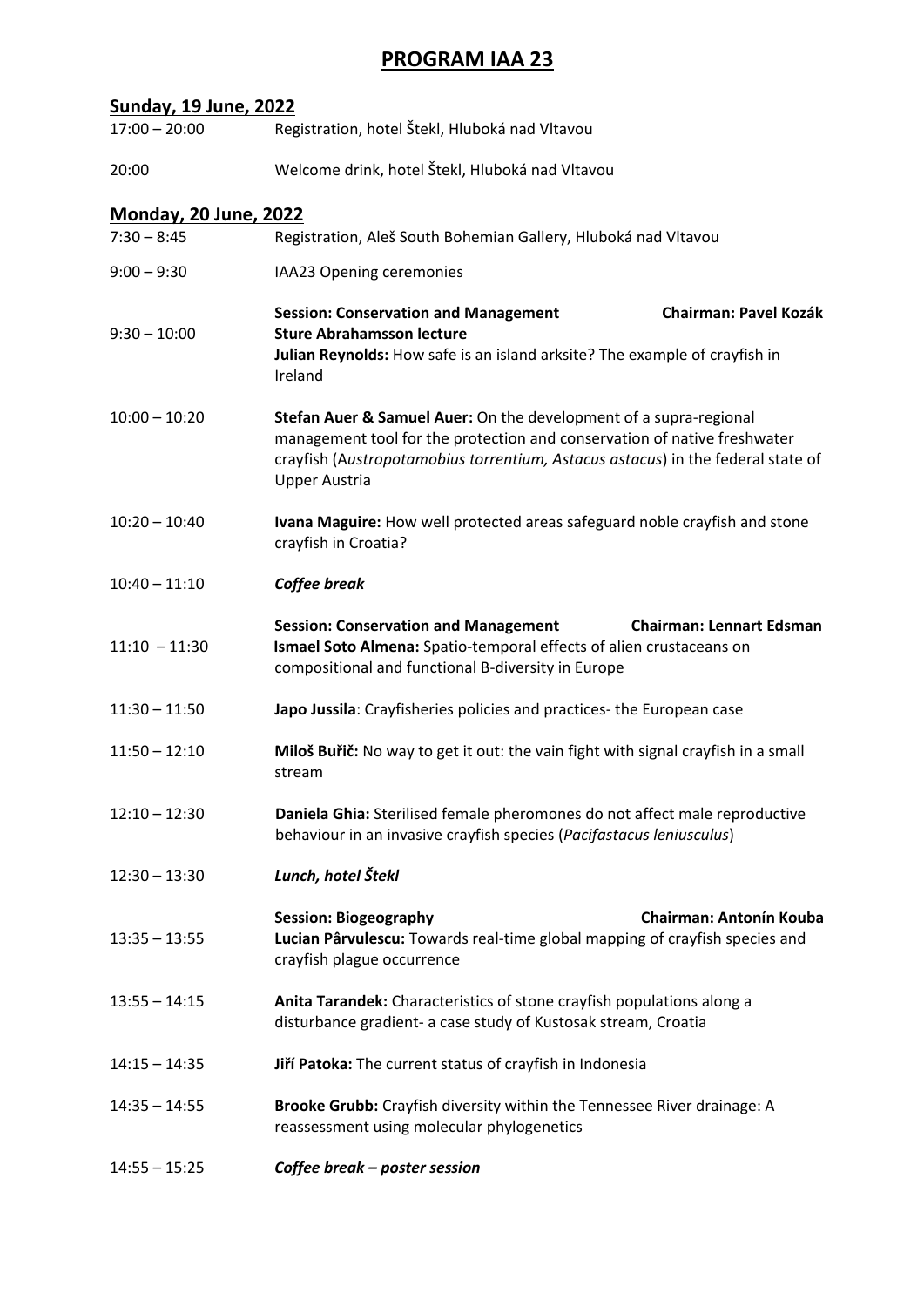| $15:25 - 15:45$               | <b>Session: Genetics</b><br><b>Chairman: Frédéric Grandjean</b><br>Christelle Rutz: Diversification and importance of repetitive elements in<br>Decapod genomes                                                                                              |
|-------------------------------|--------------------------------------------------------------------------------------------------------------------------------------------------------------------------------------------------------------------------------------------------------------|
| $15:45 - 16:05$               | Lena Bonassin: Cytogenomic investigation of repetitive elements in the family<br>Astacidae                                                                                                                                                                   |
| $16:05 - 16:25$               | Licia Colli: Molecular variability of white-clawed crayfish Austropotamobius<br>pallipes species complex populations of the Italian north-western Apennines<br>assessed through mitochondrial DNA sequencing and high-throughput<br>Genotyping-By-Sequencing |
| $16:25 - 16:45$               | Leona Lovrenčić: Genetic data and species distribution modelling highlight the<br>vulnerability of the stone crayfish in Croatia                                                                                                                             |
| $16:45 - 17:05$               | Sina Tönges: Location-dependent DNA methylation signatures in a clonal<br>invasive crayfish                                                                                                                                                                  |
| $17:15 - 19:15$               | Board meeting, Regent's hall, hotel Štekl                                                                                                                                                                                                                    |
| 19:30                         | Fencing performance in the Hotel Štekl                                                                                                                                                                                                                       |
| <b>Tuesday, 21 June, 2022</b> |                                                                                                                                                                                                                                                              |
| $8:30 - 9:00$                 | <b>Session: Invasive Species</b><br><b>Chairman: James Stoeckel</b><br>Frank Lyko: Origin and propagation of the marbled crayfish                                                                                                                            |
| $9:00 - 9:20$                 | András Weiperth: Distribution of Decapods in Hungary: present status,<br>distribution and the impacts of the non-native crayfish, crabs and shrimps to<br>the colonised ecosystems                                                                           |
| $9:20 - 9:40$                 | Fabio Ercoli: Marbled crayfish (Procambarus virginalis Lyko, 2017) invasion<br>strategies in Estonian freshwater ecosystem                                                                                                                                   |
| $9:40 - 10:00$                | Antonín Kouba: Comparison of marbled crayfish with other prominent crayfish<br>invaders under two temperatures                                                                                                                                               |
| $10:00 - 10:30$               | Coffee break                                                                                                                                                                                                                                                 |
| $10:30 - 10:50$               | <b>Session: Ecology and Biology</b><br><b>Chairman: Christopher Taylor</b><br>Sandra Hudina: The use of bioenergetic population models in risk assessment<br>and management of invasive crayfish species                                                     |
| $10:50 - 11:10$               | Kaelyn Fogelman: Investigating the physiological basis for thermal tolerance in<br>crayfish                                                                                                                                                                  |
| $11:10 - 11:30$               | Kayla Boyd: Investigating the linkages of physiology, behavior, and acute<br>thermal stress in crayfish with varied burrowing strategies                                                                                                                     |
| $11:30 - 11:50$               | Areeba Khan: Impact of short-term pH change on anti-predatory behaviour<br>and anxiety-like behaviour of crayfish: a comparative study                                                                                                                       |
| $11.50 - 12.10$               | Jean-Yves Georges: When reintroduction turns to invasion: a fable about<br>turtles and crayfish                                                                                                                                                              |
| $12:10 - 13:10$               | Lunch, hotel Štekl                                                                                                                                                                                                                                           |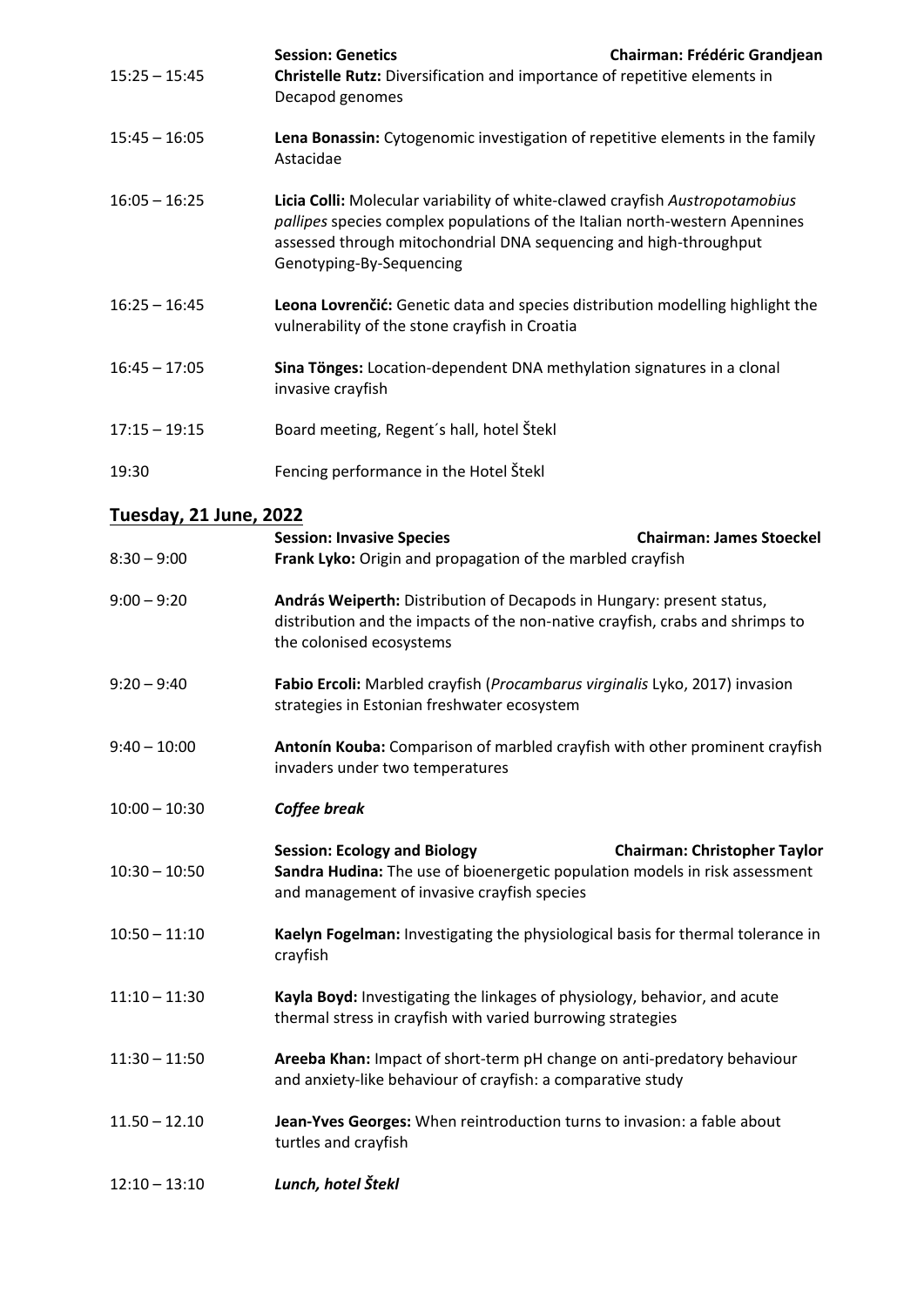| $13:15 - 13:35$ | <b>Session: Diseases and Pathogens</b><br><b>Chairman: Kathrin Theissinger</b><br>Ljudevit Luka Boštjančić: A metatranscriptomic approach to studying the RNA<br>virosphere of freshwater crayfish |
|-----------------|----------------------------------------------------------------------------------------------------------------------------------------------------------------------------------------------------|
| $13:55 - 14:15$ | Gialuca Fea: Evaluation of microsporidia spreading in Italian white-clawed<br>crayfish population                                                                                                  |
| $14:15 - 14:35$ | Francisco Javier Oficialdegui: Chytridiomycosis and crayfish: more than a<br>double threat to amphibian conservation?                                                                              |
| $14:35 - 14:55$ | Gloria Casabella Herrero: Host preference in the genus Aphanomyces                                                                                                                                 |
| $14.55 - 15:25$ | Coffee break - poster session                                                                                                                                                                      |
| $15:25 - 15:45$ | <b>Session: Diseases and Pathogens</b><br><b>Chairman: Ivana Maguire</b><br>Laura Martin-Torrijos: Chasing the crayfish plague to the southeastern United<br><b>States</b>                         |
| $15:45 - 16:05$ | Caterina Francesconi: Exploring Aphanomyces astaci's virulence: variability<br>and genomic determinants                                                                                            |
| $16:05 - 16:25$ | Maud Laffitte: Two new invaders in freshwater ecosystems in France: the rusty<br>crayfish Faxonius rusticus (Girard, 1852) and its plague agent                                                    |
| $16:25 - 16:45$ | Pavel Kozák: Prevention of vertical transmission of crayfish plague: Is the<br>production of crayfish plague-free juveniles from infected females possible?                                        |
| 18:00           | Departure to the Budweiser Budvar brewery<br><b>Bus parking Hluboká nad Vltavou</b>                                                                                                                |

# **Wednesday, 22 June, 2022**

| 8:00            | Departure from bus parking to Faculty of Fisheries and Protection of Waters, |
|-----------------|------------------------------------------------------------------------------|
|                 | Vodňany                                                                      |
| $8:30 - 9:30$   | <b>Genetics Fisheries Center of FFPW</b>                                     |
| $10:00 - 11:00$ | <b>Experimental Fish Culture and Facility of FFPW</b>                        |
| $12:00 - 14:00$ | Lunch                                                                        |
| 15:20           | Departure to Hluboká nad Vltavou                                             |
| 16:20           | I. group - Tour of the Castel Hluboká nad Vltavou                            |
| 16:30           | II. group - Tour of the Castel Hluboká nad Vltavou                           |

### **Thursday, 23 June, 2022**

| $8:30 - 9:00$   | <b>Session: Diseases and Pathogens</b><br><b>Chairman: Javier Diéguez Uribeondo</b><br>Adam Petrusek: Advances in crayfish plague research: what did we learn from<br>application of molecular tools? |
|-----------------|-------------------------------------------------------------------------------------------------------------------------------------------------------------------------------------------------------|
| $9:00 - 9:20$   | Tobia Pretto: Strategies to monitor Aphanomyces astaci in North-western<br>Apennine in Austropotamobius pallipes complex population                                                                   |
| $9:20 - 9:40$   | Ana Bielen: Crayfish plague pathogen Aphanomyces astaci: from non-<br>destructive monitoring to ecology and sustainable control methods                                                               |
| $9:40 - 10:00$  | María Martínez Ríos: Resistance to crayfish plague: assessing the response of<br>native Iberian populations of the white-clawed freshwater crayfish                                                   |
| $10:00 - 10:30$ | Coffee break - poster session                                                                                                                                                                         |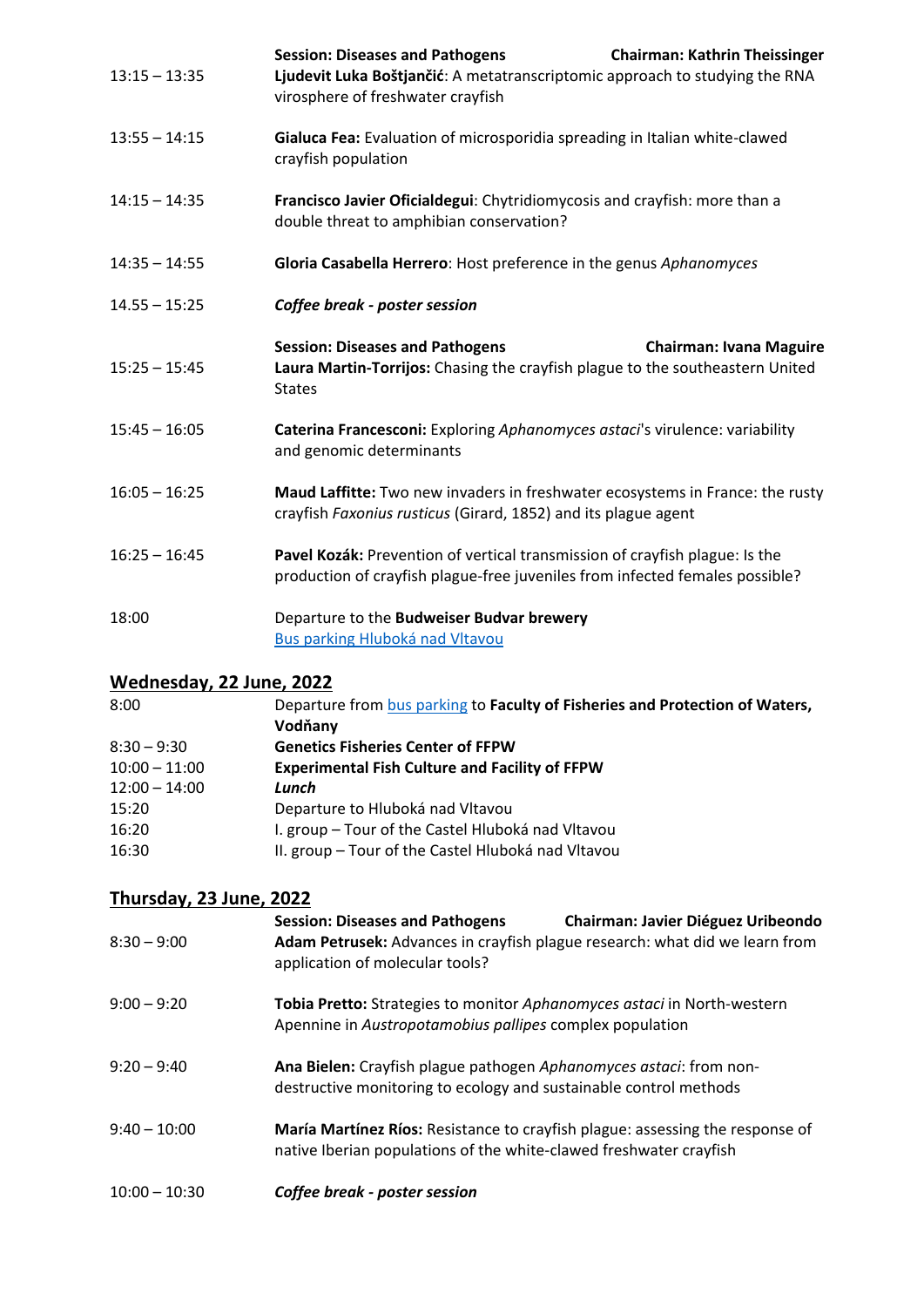| $10:30 - 10:50$ | <b>Chairman: Elena Tricarico</b><br><b>Session: Conservation and Management</b><br>Martin Bláha: Genetic diversity and phylogenetic relationships of Pontastacus<br>leptodactylus across its distributional range |
|-----------------|-------------------------------------------------------------------------------------------------------------------------------------------------------------------------------------------------------------------|
| $10:50 - 11:10$ | Bailey O'Brian: Evaluation of Pet Trade Regulation for Management of Invasive<br>Crayfish in Midwestern States                                                                                                    |
| $11:10 - 11:30$ | Kathleen Quebedeaux: A multi-method approach for conserving a rare,<br>burrowing North American crayfish (Cambarus causeyi)                                                                                       |
| $11:30 - 11:50$ | Jim Stoeckel: Linking laboratory and pond studies to evaluate control<br>techniques for red swamp crayfish in surface waters and burrows.                                                                         |
| $11:50 - 12:10$ | Vit Kukolja: Eradication attempt of invasive spiny cheek crayfish Faxonius<br>limosus (Rafinesque, 1817) in gravel pits near Ptuj, Slovenia                                                                       |
| $12:10 - 13:10$ | Lunch, hotel Štekl                                                                                                                                                                                                |
| $13:15 - 13:35$ | <b>Session: Ecology and Biology</b><br><b>Chairman: Lucian Pârvulescu</b><br>Golara Kor: Ultrastructural and biometrical features of the antenna in six<br>crayfish species                                       |
| $13:35 - 13:55$ | Lennart Edsman: What is this? A strangely coloured Swedish Signal crayfish or<br>an alien Marbled crayfish?                                                                                                       |
| $13:55 - 14:15$ | Zackary Graham: The evolution of life history traits and burrowing in crayfishes                                                                                                                                  |
| $14:15 - 14:35$ | Pavel Vlach: Fecundity of stone crayfish in Czechia: egg number, size and<br>mortality                                                                                                                            |
| $14:35 - 14:55$ | Bram Koese: Can we count on birds? A study on the diet of the great crested<br>grebe (Podiceps cristatus) at an invasive crayfish hotspot                                                                         |
| $14.55 - 15:25$ | Coffee break - poster session                                                                                                                                                                                     |
| $15:25 - 15:45$ | <b>Session: Ecology and Biology</b><br><b>Chairman: James Furse</b><br>Caitlin Bloomer: Response of Burrowing Crayfish Species to Land Management<br>Practices in Missouri, USA                                   |
| $15:45 - 16:05$ | Christopher Taylor: Resource use by the slenderwrist crayfish, a narrowly<br>endemic primary burrowing crayfish in Arkansas, USA                                                                                  |
| $16:05 - 16:25$ | Tanya Khan: Seasonal Microhabitat Use by Brawleys Fork Crayfish, Cambarus<br>williami, a Tennessee State Protected Species                                                                                        |
| $16:25 - 16:45$ | Premek Hamr: The life history of the Rusty Crayfish (Faxonius rusticus) in a<br>small southern Ontario stream                                                                                                     |
| $16:45 - 17:05$ | Susan B. Adams: Sea level rise, storm surges, and the fate of the Banded<br>Mudbug (Lacunicambarus freudensteini), a primary burrowing crayfish near<br>the Gulf of Mexico, USA                                   |
| $19:00 - 23:00$ | Official dinner, hotel Štekl                                                                                                                                                                                      |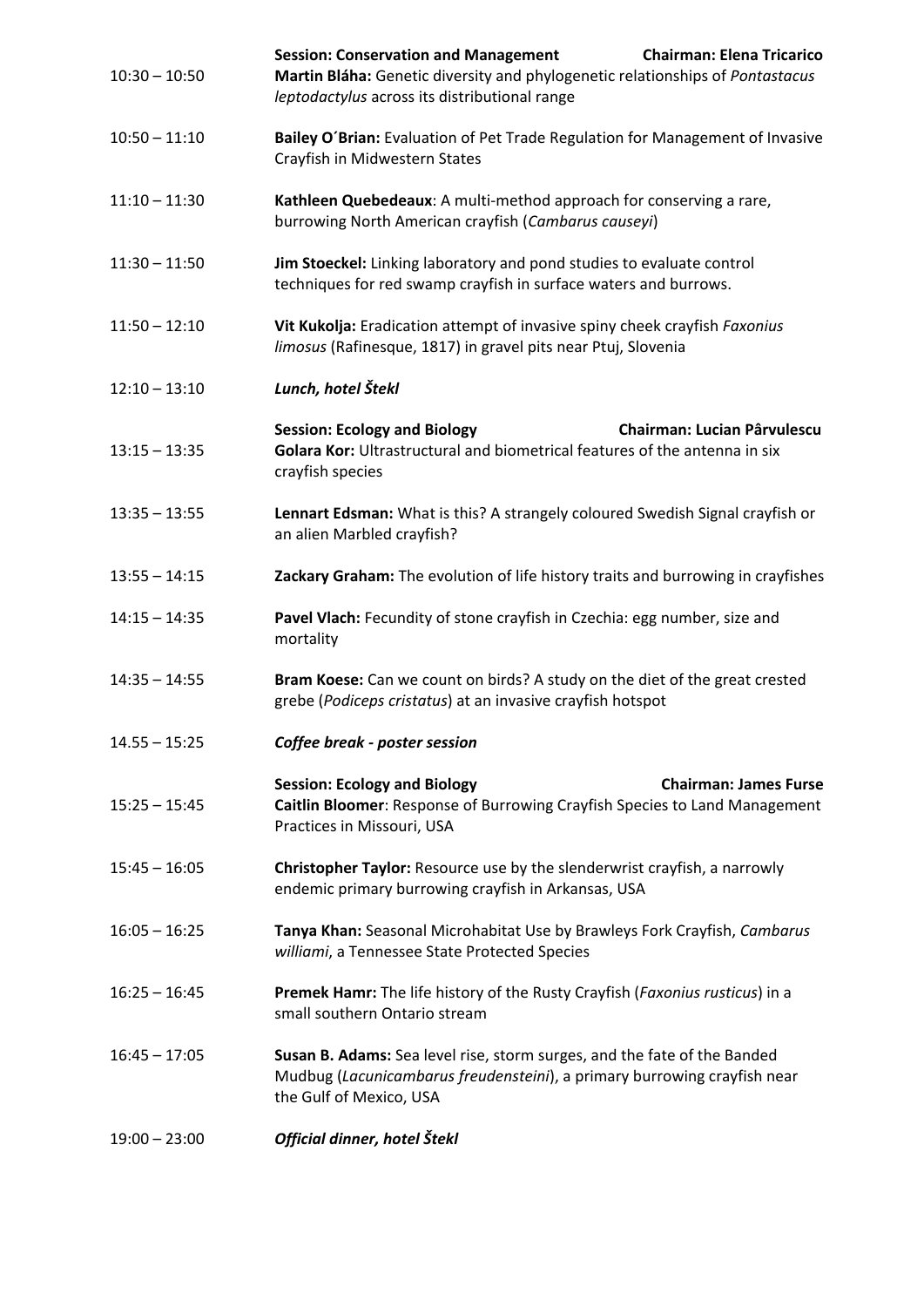### **Friday, 24 June 2022**

| $8:30 - 9:00$   | <b>Session: Ecology and Biology</b><br>Thomas Breithaupt: Scent of sex and death. An exploration of the<br>chemosensory world of crayfish                                                                     | Chairman: Jiří Patoka           |
|-----------------|---------------------------------------------------------------------------------------------------------------------------------------------------------------------------------------------------------------|---------------------------------|
| $9:00 - 9:20$   | Miguel Clavero: From a renaissance royal whim to our beloved native crayfish:<br>How the Italian crayfish become a conservation priority in Spain                                                             |                                 |
| $9:20 - 9:40$   | Dusty Swedberg: Sampling in hard to sample habitats, a case study for<br>assessing the status of a rare, swamp inhibiting crayfish in Illinois, USA                                                           |                                 |
| $9:40 - 10:00$  | James Furse: The 2019-2020 Australian bushfires and genus Euastacus: what<br>do we know 2 years later?                                                                                                        |                                 |
| $10:00 - 10:30$ | Coffee break                                                                                                                                                                                                  |                                 |
| $10:30 - 10:50$ | <b>Session: Invasive Species</b><br>Elena Tricarico: How alien species are threatening the native crayfish<br>Austropotamobius pallipes complex in the National Park "Foreste Casentinesi"<br>(Central Italy) | <b>Chairman: Susan B. Adams</b> |
| $10:50 - 11:10$ | Mihaela C. Ion: Force and boldness a side-by-side comparison of native<br>narrow-clawed crayfish (Pontastacus leptodactylus) and invasive spiny-cheek<br>crayfish (Faxonius limosus)                          |                                 |
| $11:10 - 11:30$ | William Budnick: Evaluation of five trap designs for removal of invasive red<br>swamp crayfish (Procambarus clarkii Girard, 1852) in Southern Michigan: catch<br>per unit effort, body size, and sex biases   |                                 |
| $11:30 - 11:50$ | Kathrin Theissinger: The crayfish tale - An educational video                                                                                                                                                 |                                 |
| $11:50 - 12:50$ | Lunch, hotel Štekl                                                                                                                                                                                            |                                 |
| $12:55 - 13:55$ | IAA23 General Assembly and Closing Ceremonies                                                                                                                                                                 |                                 |
| 15:45           | III. Group - Tour of the Castel Hluboká nad Vltavou                                                                                                                                                           |                                 |

# **Saturday, 25 June, 2022**

| 8:30  | Departure from bus parking                   |
|-------|----------------------------------------------|
|       | Official excursion Šumava National Park      |
| 18:00 | Expected return's to the Hluboká nad Vltavou |

#### **Sunday, 26 June, 2022**

| 8:30  | Departure from bus parking                 |
|-------|--------------------------------------------|
|       | Post conference trip, Český Krumlov        |
| 18:00 | Expected return to the Hluboká nad Vltavou |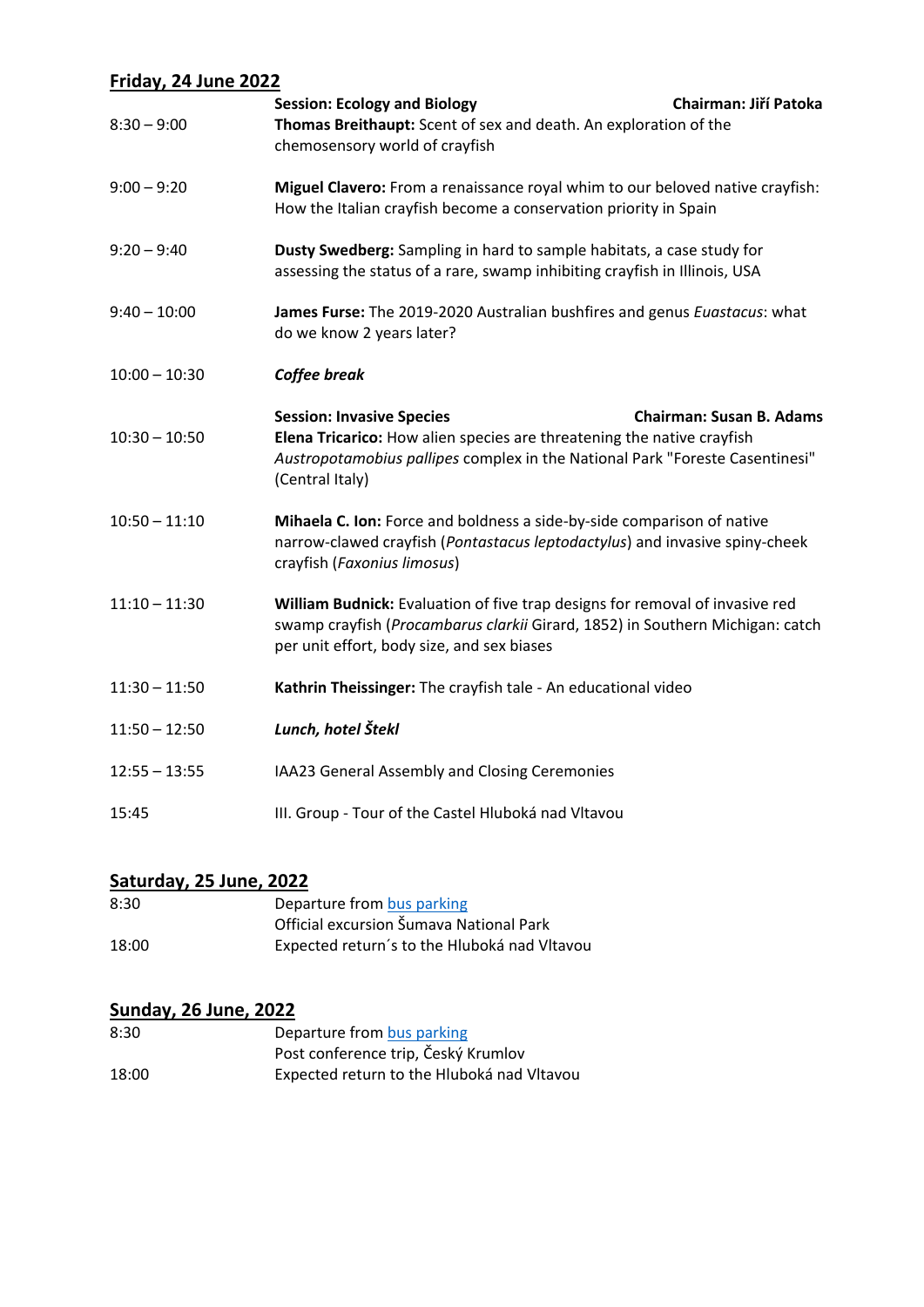#### **POSTERS**

| Adams Susan B.          | Legions of lesions: sick crayfish in Montana, USA                                                                                                                                            |
|-------------------------|----------------------------------------------------------------------------------------------------------------------------------------------------------------------------------------------|
|                         | Akmal Surya Gentha The potential risk of freshwater crayfish Cherax quadricarinatus in Java<br>Island, Indonesia                                                                             |
| Barnett Zanethia        | Crayfish Species-Genetic Diversity Correlations in Fragmented Streams                                                                                                                        |
| <b>Baudry Thomas</b>    | Impacts of a super-invader, the invasive crayfish Cherax quadricarinatus, on<br>riverine ecosystems: evidence from stable isotope analysis in Martinique                                     |
| <b>Bonvillain Chris</b> | Distribution and habitat assessment of crayfish in the Tickfaw,<br>Tangipahoa and Tchefuncte River basins, Louisiana                                                                         |
| Danilovic Milan         | Strong need for including native crayfish species into SEE river<br>restoration, management and conservation                                                                                 |
| Das Koushik             | Circadian behaviour of parthenogenetic marbled crayfish (Procambarus<br>virginalis) as influenced by its reproductive status                                                                 |
| Ghia Daniela            | The LIFE CLAW for protecting the native Austropotamobius pallipes in<br>Italy                                                                                                                |
| Gopinathan Anilkumar    | Aquaculture of the noble crayfish Astacus astacus in Belarus:<br>controlled conditions and the use of mathematical expression for<br>stocking density as tools for optimization              |
| Hartley James           | Captive care and rearing of the imperilled big sandy crayfish (Cambarus<br>callainus)                                                                                                        |
| Haubrock Phillip J.     | Economic costs of invasive crayfish                                                                                                                                                          |
| Hematyar Nima           | Comparison between lipid and protein oxidation in the tail and claw<br>muscles of Signal crayfish (Pacifastacus leniusculus)                                                                 |
|                         | Hossain Shakhawate Static and dynamic exposure of an antidepressant sertraline at<br>environmental concentration alter the behavior and biochemical<br>parameters of clonal marbled crayfish |
| Iqbal Azeem             | Methamphetamine, sertraline, and mixture of six compounds influence<br>the marbled crayfish's biological parameters                                                                          |
| Kaldre Katrin           | The effects of different feeds on growth and survival of noble crayfish<br>(Astacus astacus L.) juveniles                                                                                    |
| Kaur Davinder           | The toughest fighter is the mother- interactions of marbled crayfish in<br>different reproductive stages                                                                                     |
| Koese Bram              | Practical considerations on mark-recapture studies in urban areas                                                                                                                            |